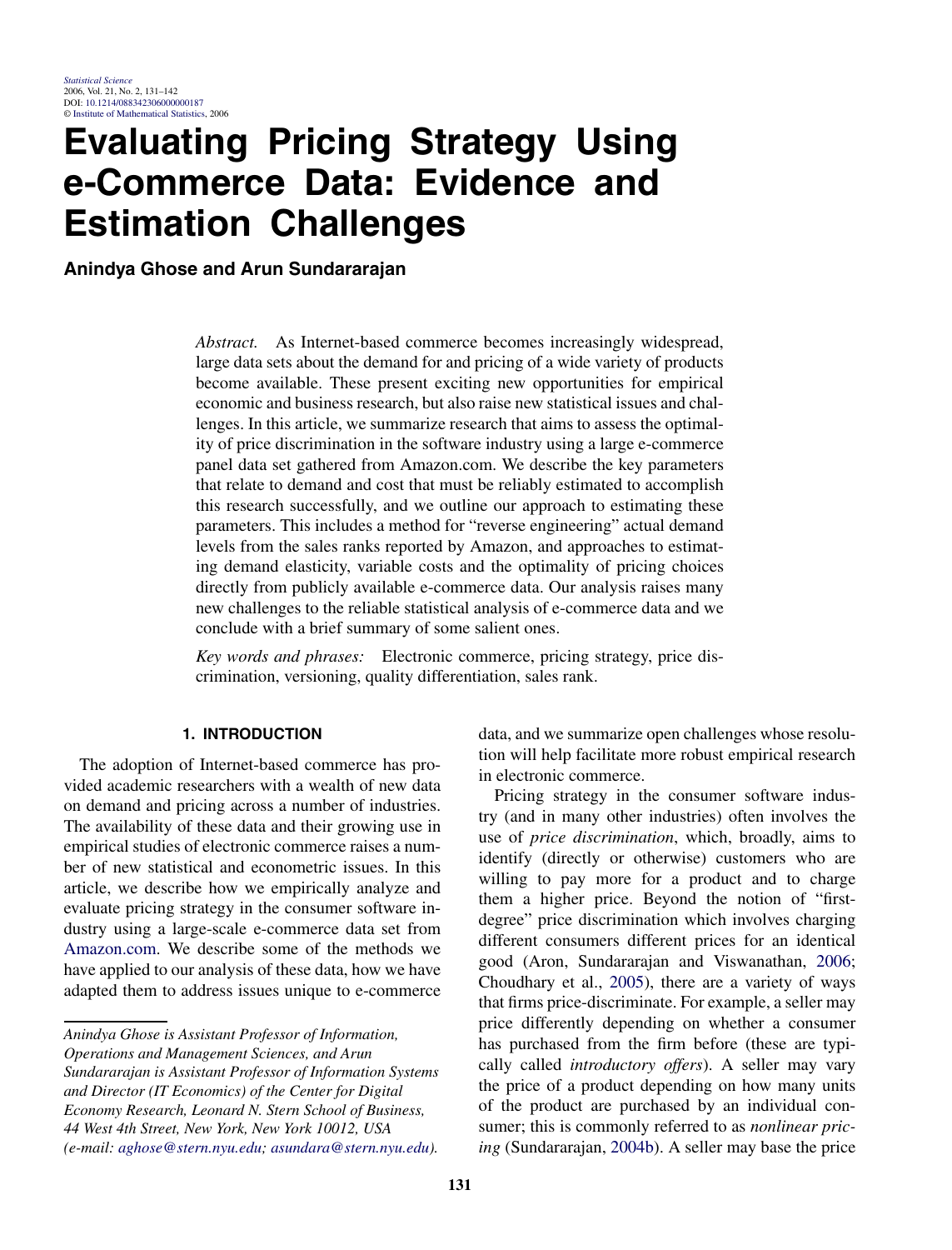of a product on whether other related products are also purchased from the same firm: this is called *bundling* (Bakos and Brynjolfsson, [1999\)](#page-10-0), and a seller may choose to implement either *pure* bundling, under which a set of products are sold only as a bundle, or *mixed* bundling, under which both the bundle and individual products are sold (Ghose and Sundararajan, [2005b\)](#page-11-0). As an example of the latter, Microsoft sells its Office suite of software as a bundle of Word, Excel and PowerPoint in addition to selling each of these products individually. A seller may create different but related versions of a product (typically one of higher quality or with more features) and price them differently. This is referred to as *versioning* and aims to price-discriminate by exploiting differences in how much different customers value product quality. There are multiple versions of a large number of popular desktop software titles that differ only in their quality or number of features (rather than in their development or release date) and that are sold at different prices. Current examples include Adobe Acrobat, TurboTax, Microsoft Money and Norton AntiVirus. These are examples of software titles for which a firm has developed a flagship version, disabled a subset of the features or modules of this version, and released both the higher quality version and one or more lower quality versions simultaneously. A related form of price discrimination is based on releasing *successive generations* of the same product in multiple periods, with a period of time where the old and new generations overlap; since each new generation represents an improvement in the overall performance of the product, the simultaneous presence of two or more successive generations is analogous to the presence of two or more related products of varying quality (Ghose, Huang and Sundararajan, [2005\)](#page-10-0).

The objective of a software company that pricediscriminates is to maximize the profits it generates from the sale of its products. However, price discrimination can often have countervailing effects on a firm's profits. For instance, two consequences of introducing a lower quality version of an existing product to pricediscriminate are the loss of profits from customers who switch from purchasing the higher quality version to purchasing the lower quality version (commonly termed *cannibalization*) and a gain in profits from new customers, for the lower quality version, who either did not purchase the product earlier or who purchased a competing product. [In many ways this is similar to the cannibalization that occurs when used products compete simultaneously with new products (Ghose, Telang

and Krishnan, [2005;](#page-11-0) Ghose, Smith and Telang, [2006\)](#page-10-0).] The interplay between these consequences eventually determines the optimality of versioning. A similar pair of consequences, with opposing effects, characterizes the eventual profitability of bundling. Similarly, nonlinear pricing that discounts high usage levels too extensively can reduce a seller's profits.

Thus, to profit from price discrimination, a software company must make an appropriate choice of the form of price discrimination; it must choose its prices optimally and sometimes it must determine optimal quality levels for an inferior (related) set of products or the size of a bundle. There is no published research with evidence that software companies in fact make these price-discrimination choices optimally; however, the availability of detailed price and demand data from e-commerce sites like Amazon now makes it feasible to empirically assess the optimality of their choices. A first goal of our research program is therefore to use these data to evaluate the optimality of such pricediscrimination strategies in the software industry empirically. This is a problem of significant economic importance.

To do so, one first needs a method to convert "sales ranks" reported by [Amazon.com](www.Amazon.com) into actual demand levels. Amazon publishes a sales rank for each product it sells, which is the rank of the product within its category based on recent demand (more on this later). Next, the demand system associated with our products (i.e., how the variation in prices is associated with variation in demand) needs to be estimated. [Amazon.com](www.Amazon.com) does not provide any data about the variable cost of the products it sells: we therefore also need to infer these costs from our data (since the profit to a seller is determined not just by price charged and quantity sold, but also by its cost per unit). We describe our approach to accomplish each of these goals. We briefly summarize other estimates that contribute to our research program and we conclude with some of the key statistical challenges that emerge from our analysis. The flow chart in Figure [1](#page-2-0) indicates the steps we prescribe for estimating the optimality of pricing.

# **2. SUMMARY OF DATA**

Our data are compiled from publicly available information on new software prices and sales rankings at [Amazon.com](www.Amazon.com), the largest on-line retailer of consumer software. Our data are gathered using automated Java programs to access and parse HTML and XML pages downloaded from its web site, three times each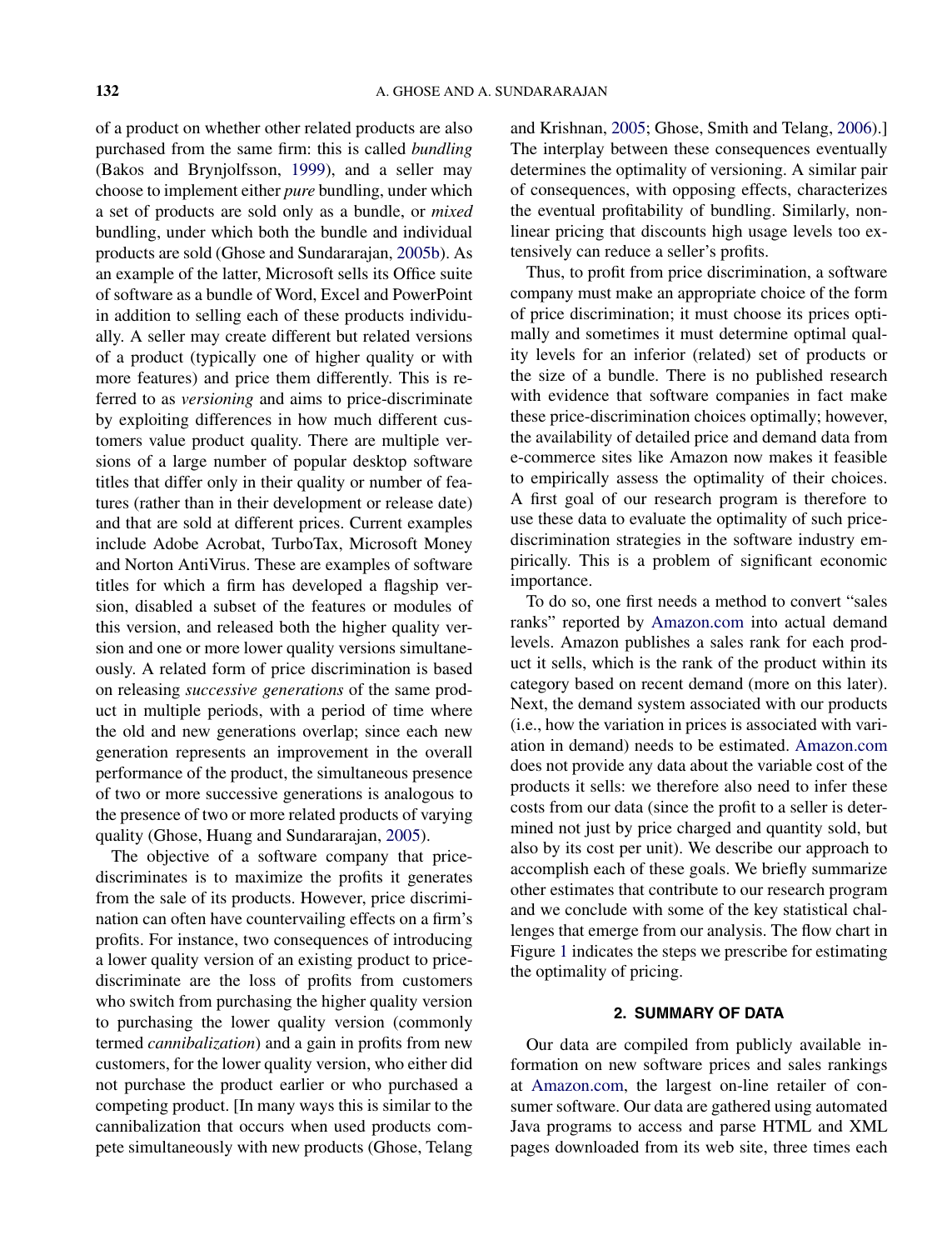<span id="page-2-0"></span>

FIG. 1. *Sequence of steps to determine the optimality of software pricing from e-commerce data*.

day, at equally spaced intervals. Our sample contains 330 products randomly selected from each of four major categories—business and productivity, security and utilities, graphics and development and operating systems software. (Our random sample was created by first compiling a list of software products that were sold on Amazon during the year and then using Excel's random number generator to choose from them. We chose a sample size of 330 since this yielded what we felt was a sufficient number of distinct titles within each major category.) We collect all relevant data on list prices (the manufacturer's suggested price), new prices (the price charged by [Amazon.com\)](www.Amazon.com), sales ranks (to be discussed further soon), product release date, average customer review and number of reviewers who contributed to this average. To facilitate a clearer understanding of how each of these pieces of information is reported to a consumer on [Amazon.com'](www.Amazon.com)s web site, a screen shot of an Amazon page is illustrated in Figure 2.

Our sample consists of products that have different versions as well as products that are sold as bundles (in addition to the individual components). We are able to determine this because software manufacturers use terms like "premier," "deluxe" or "standard" to denote versions of the same title that vary in quality (which is typically measured by the number of features). Similarly, a product suite that contains individual products has the term "bundle" associated with it. The details of individual components within each bundle are provided in a bundle's product description. Based on the release date of the product, we can infer if it is the current or the previous year's edition.

We also collect data on secondary market activity, including used prices (prices charged by sellers who have



FIG. 2. *How the data we gather from [Amazon](www.Amazon.com)*.*com are displayed on its web site*.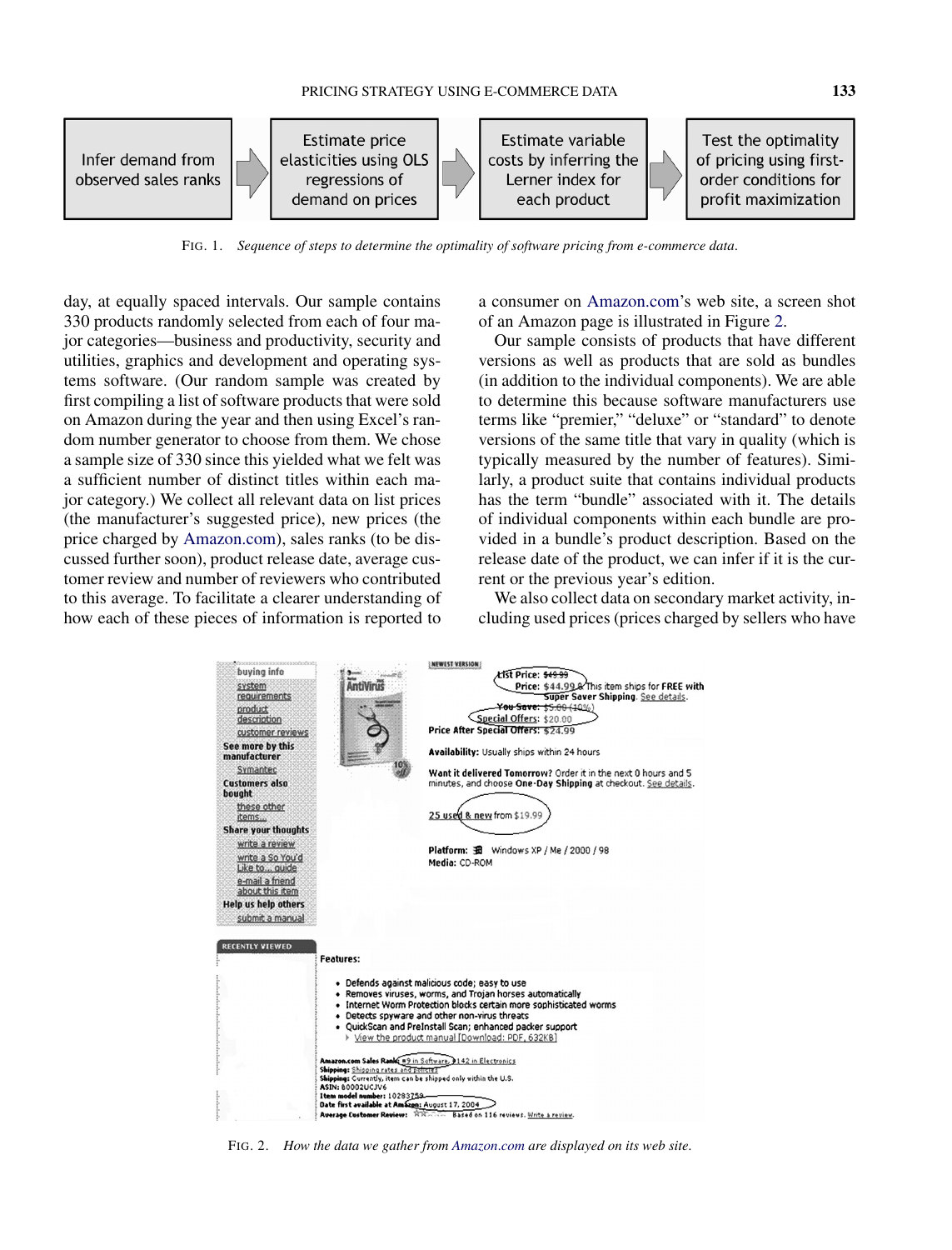<span id="page-3-0"></span>

| <b>Variable</b>      | Mean    | Std. dev. | Min   | Max     |
|----------------------|---------|-----------|-------|---------|
| Sales rank           | 1649.61 | 1971.26   |       | 11622   |
| List price           | 69.16   | 226.17    | 19.95 | 1799.99 |
| Amazon price         | 65.53   | 208.57    | 14.95 | 1699.99 |
| New non-Amazon price | 17.74   | 23.08     | 10.01 | 209.99  |
| Customer rating      | 3.14    | 0.99      | 1     | 5       |
| Number of reviewers  | 25.72   | 66.3      |       | 606     |
| Days release         | 717.7   | 1336.22   | 0     | 1750    |

TABLE 1 *Summary statistics*

posted second-hand copies of the product for sale) and new prices from non-Amazon sellers (these are sellers who are not affiliated with Amazon but are allowed to sell goods on Amazon in exchange for a commission on the transaction price). Table 1 provides summary statistics of our data.

We have categorized our software titles in three ways: (i) based on those titles that have just two versions and those that have more than two versions, (ii) based on whether the title is sold as part of a bundle of other products or as a stand-alone product, and (iii) based on whether the title is from the most recent generation or from a previous generation. This categorization is summarized in Table 2. Thus, for example, our sample contains 32 unique titles which each have two versions (a higher quality and a lower quality version). Similarly, our sample contains 56 unique titles which each have both the current and the previous generation available simultaneously. The other rows can be interpreted in a similar way.

Our data were collected between January 2005 and November 2005. (For the duration of our study there were a few instances during which the Java program was unable to collect data all three times during the day. In most cases this happened if the Amazon server was not functioning properly during the time the data were being gathered. However, this does not affect our analysis, primarily because of the low frequency with

TABLE 2 *Various product categories in sample*

| <b>Product category</b> | Number of<br>unique titles | <b>Total number</b><br>of products |  |
|-------------------------|----------------------------|------------------------------------|--|
| <b>Bundles</b>          | 68                         | 136                                |  |
| Versions (2)            | 32                         | 64                                 |  |
| Versions $(>2)$         | 19                         | 57                                 |  |
| Successive generation   | 56                         | 112                                |  |

which prices are changed by Amazon. In general, we find that there are far fewer price changes than changes in sales rank; thus any missing information on prices within the same day will have almost no impact on our estimates of price elasticities.) The distributions of sales ranks and retail (Amazon) prices across our products are summarized in Figure [3\(](#page-4-0)a) and (b). We also provide a scatterplot of prices and sales ranks in Figure  $3(c)$  $3(c)$ .

# **3. ESTIMATION AND PRICING**

# **3.1 Demand Estimation**

[Amazon.com](www.Amazon.com) does not report its periodic demand levels. Instead, it reports a sales rank for each product sold on its site, which ranks the demand for a product relative to other products in its category. Thus, the lower the cardinal value of the sales rank, the higher the demand for that particular item. Prior research (e.g., Chevalier and Goolsbee, [2003;](#page-10-0) Brynjolfsson, Hu and Smith, [2003\)](#page-10-0) has associated these sales ranks with demand levels. To do so, the authors assume that the rank data have a Pareto distribution (i.e., a power law). They then convert sales ranks into periodic demand levels by conjecturing the Pareto relationship  $log[Q] =$  $\alpha + \beta \log[\text{rank}]$ , where *Q* is the (unobserved) demand for a product, *rank* is the (observed) sales rank of the product and  $\alpha$ ,  $\beta$  are industry or category-specific parameters. [Chevalier and Goolsbee [\(2003\)](#page-10-0) reported that evidence that the Pareto distribution fits well can be found using the weekly *Wall Street Journal* book sales index, which, unlike other bestseller lists, gives an index of the actual quantity sold. This index is constructed by surveying [Amazon.com](www.Amazon.com), [BN.com,](www.BN.com) and several large brick and mortar book chains. For discussions on the use of power law distributions to describe rank data, see Pareto [\(1896/1897\)](#page-11-0) and Quandt [\(1964\)](#page-11-0).]

A number of recent studies (e.g., Ghose, Smith and Telang, [2006\)](#page-10-0) pertaining to the book industry have used estimates of  $\alpha$  and  $\beta$  from this prior literature. However, these are industry-specific parameters and, to our knowledge, there are no corresponding estimates available for software. Furthermore, in summer 2004, Amazon altered its sales rank system in the following way: it eliminated its three-tier system, updating ranks each hour for most products (rather than merely for the top products), and it moved to a system that uses exponential decays to give more weight in the sales rank to newer purchases. The exact details of the calculation are proprietary to Amazon (e.g., the halflife of the decay). In the earlier three-tier system, there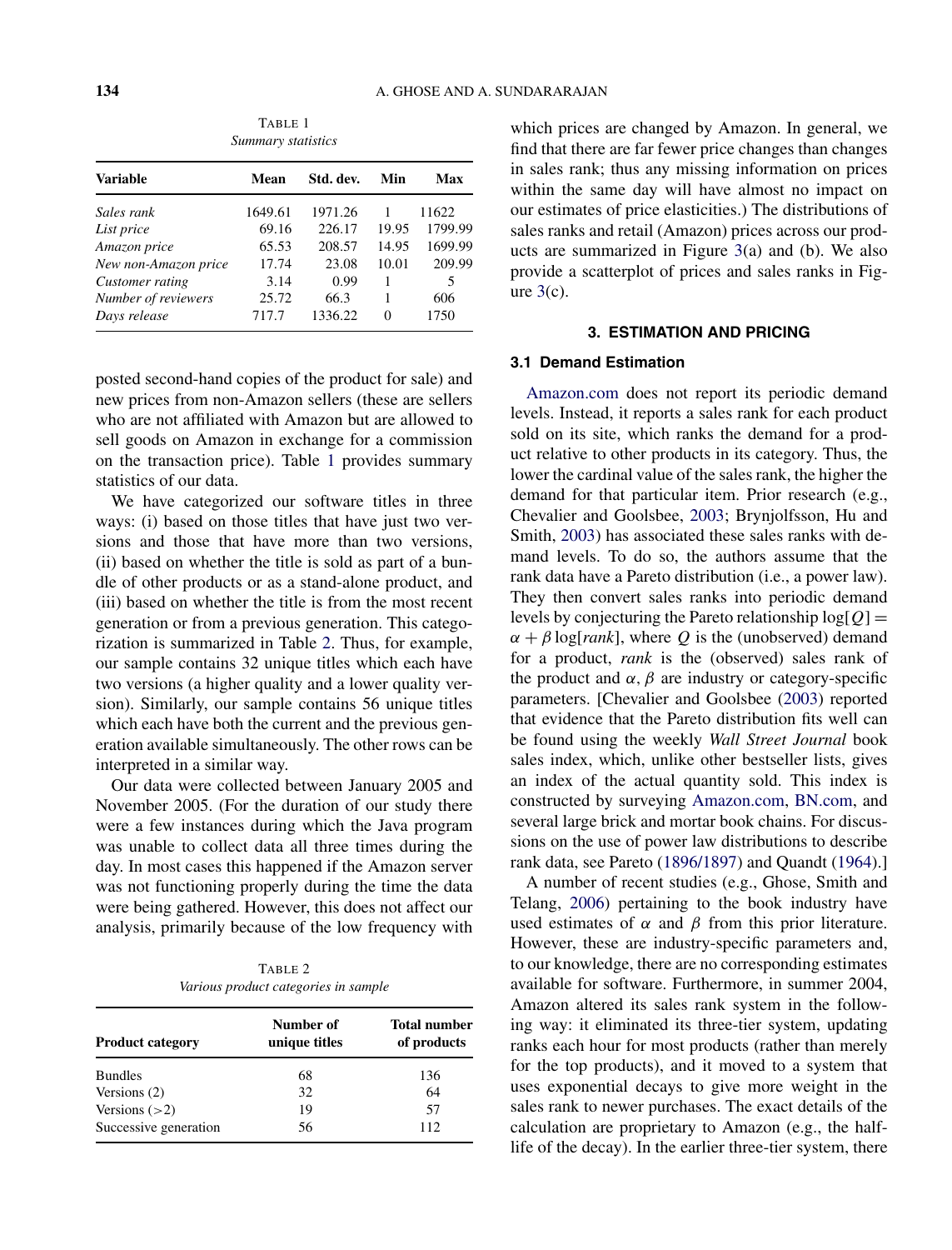<span id="page-4-0"></span>

FIG. 3. *The distribution of* (a) *sales ranks and* (b) *prices across observations in our data set*. *The histograms are based on a single entry per product*. (c) *Scatterplot of retail prices and sales ranks for all products in our sample*.

were three distinct ranking schemes on Amazon: one for the top selling 10,000 products, another for the products between 10,000 and 100,000, and a third for ranks above 100,000. Products with sales ranks between 1 and 10,000 were reranked every hour, products in the range from 10,000 to 100,000 were reranked once a day and products with ranks greater than a 100,000 were updated once a month (Chevalier and Goolsbee, [2003\)](#page-10-0). The current system involves reranking all products every hour.

Toward a more current and accurate reverse engineering of the ranking system to infer actual periodic demand, we have designed and conducted an independent analysis to convert measured sales ranks into demand data. Retaining the assumption of a Pareto relationship between demand and sales rank, we combine a series of purchase experiments with the analysis of a time series of sales ranks of all the 330 products in our sample to estimate both  $\alpha$  and  $\beta$ .

Our purchasing experiment proceeded as follows. Over a two-week period in mid-June 2005, we collected hourly sales rank data for each of the products in our panel, yielding a time series of 336 observations for each product. For products not ranked too high, a general trend in these time series is an extended downward drift in the rank value over many hours (i.e., the rank becomes a progressively larger number), followed by intermittent spikes which result in a large upward shift in rank (i.e., the rank became a smaller number suddenly). This is illustrated for two candidate products in Figure [4.](#page-5-0) We interpret these spikes as reflecting time periods in which one or more purchases have occurred.

This procedure yielded a data set of a certain number of observations, which associated a weekly demand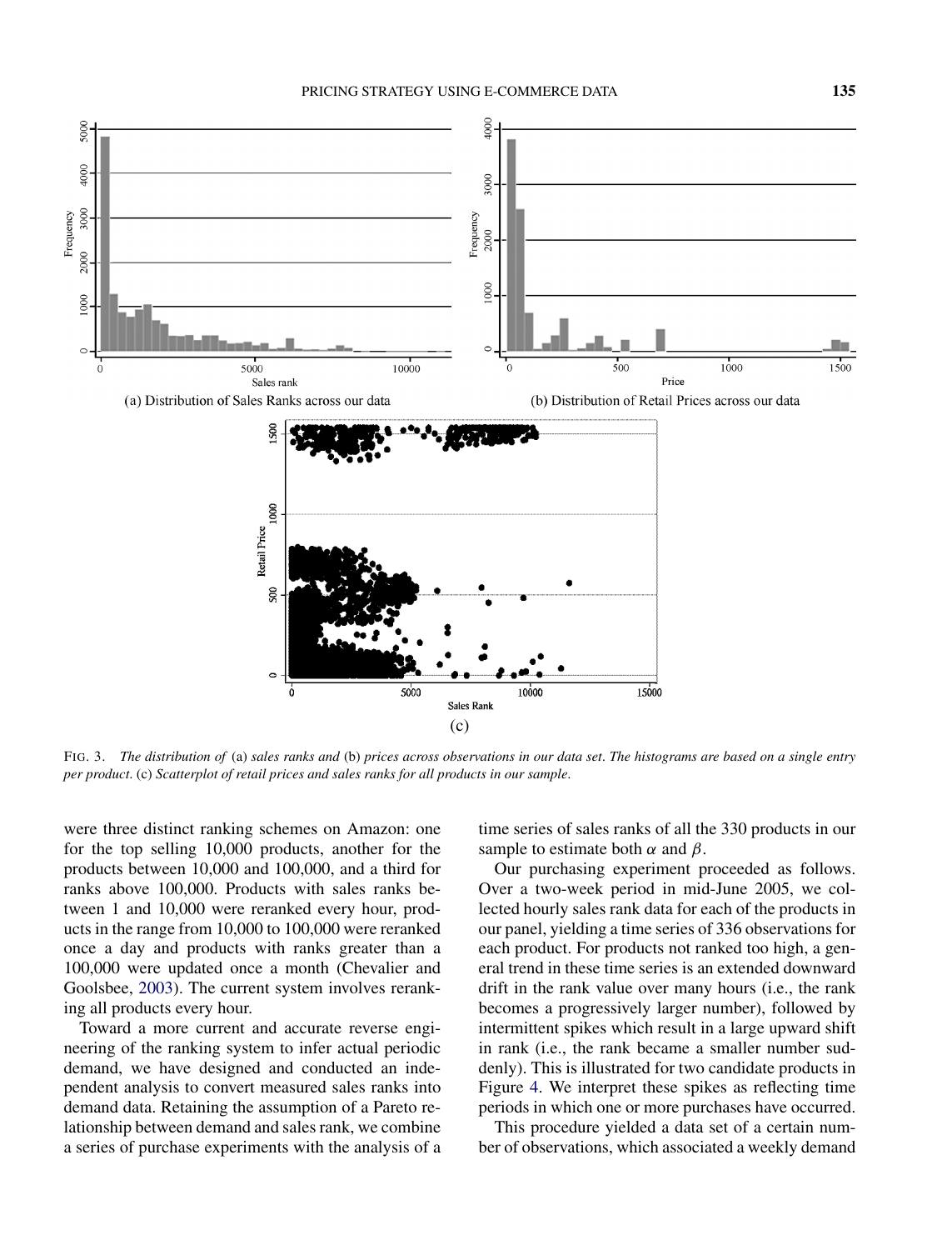<span id="page-5-0"></span>

FIG. 4. *The variation of sales rank with time for the higher and lower quality versions of one of the software titles we track*. *The charts on top illustrate sales ranks gathered during successive* 8*-hour periods*, *charted for a* 6*-month window of our data*. *The charts below graph hourly sales rank data for the specific shorter time window* (*between the vertical lines on the upper charts*) *and illustrate the sales rank spikes associated with sales*. *The flat portions of these lower charts reflect* (*short*) *intervals where Amazon did not update the sales ranks that it published on its web site*.

level with each average sales rank, for two successive weeks. Weekly unit sales ranged from 0 to 16. Using the implied pairs of average weekly demand and average sales rank, we then estimated the ordinary least squares (OLS) equation

$$
(1) \quad \log[Q+1] = \log[\alpha] + \beta \log[sales rank],
$$

where *Q* is average weekly demand, and *sales rank* is the corresponding average sales rank. [Similar to Brynjolfsson, Hu and Smith [\(2003\)](#page-10-0), we used White's heteroskedasticity-consistent estimator (see Greene, [2000,](#page-11-0) page 463) to estimate both parameters.] The results of these experiments yielded  $\alpha = 8.352$  and  $\beta = -0.828$ . The following list provides a sense of what these estimates imply:

Weekly sales of two units correspond to an average sales rank of about 3100.

Weekly sales of 10 units correspond to an average sales rank of about 440.

Weekly sales of 25 units correspond to an average sales rank of about 150. [The standard errors for  $α$  and  $β$  were 0.042 and 0.032, resp., and the estimates were significant at the 1% level. Further details of this experiment and its results are presented in Ghose and Sundararajan [\(2005a\)](#page-11-0).]

An interesting aspect of our approach is that it allows one to characterize a number of economic measures of interest (price markups and demand elasticities) based purely on sales rank ratios and the parameter *β*. This provides a framework for a wider range of future empirical research in e-commerce and also reduces the extent to which one's results are affected by the error in estimating *α*.

Our sample encompasses multiple products with observations collected over time, and our data set therefore has elements of both cross-sectional and time-series data. Consistent with existing published and current research, we analyze our observations as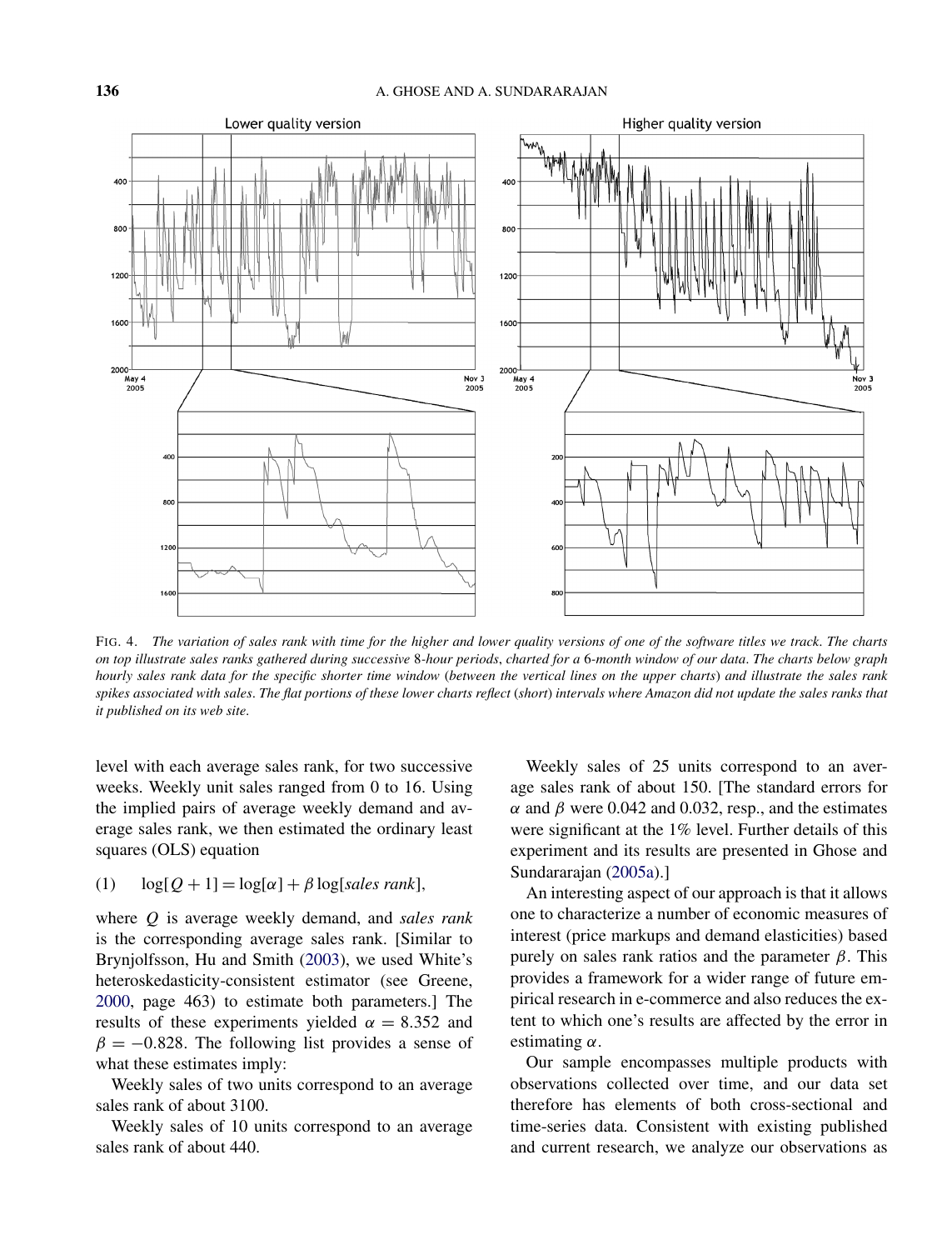<span id="page-6-0"></span>panel data (for a detailed treatment of the econometric analysis of panel data, see Wooldridge, [2002\)](#page-11-0).

# **3.2 Estimates of Price Elasticity**

Given the price variation across products and across time, and the measures of quantity in each period that come from the sales ranks, we can infer the price sensitivity of consumers to on-line product sales. This would require estimating own- and cross-price elasticities of the products in our sample. The price elasticity of demand is a measure of the sensitivity of demand to price changes. Specifically, the own-price elasticity of demand is calculated as the percentage change in demand caused by a unit percentage change in a product's own price, and the cross-price elasticity of demand is calculated as the percentage change in demand caused by a unit percentage change in another product's price. In our context, the other product could be either a different version (high or low quality) of the same good or a component of a bundle. Own-price elasticities are generally negative—the quantity of a product sold decreases as its price increases. On the other hand, crossprice elasticities can be either positive or negative. If *X* and *Y* are substitute goods (e.g., the two versions of a product), the cross-price elasticity of demand is positive; that is, the quantity of good *X* varies directly with a change in the price of good *Y* . If *X* and *Y* are complementary goods (e.g., computer hardware and software), the cross-price elasticity of demand may be negative; that is, the quantity of good *X* varies inversely with a change in the price of good *Y* . Figure 5 shows a plot of the changes in prices and sales ranks for the two versions (of high and low quality) of a specific product for a specific period of time.

To compute own-price and cross-price elasticities, we estimate OLS regressions which control for unobserved heterogeneity across products and across categories (we use the fixed effects transformation). Based on these estimates, we subsequently compute the ownand cross-price elasticities by weighting them with the appropriate Pareto mapping parameter *β*, which was estimated earlier. In other words, estimating the equations using log ranks, rather than actual quantities, yields the correct elasticities, but they are scaled up by the Pareto mapping parameter. This is similar to the approach used in prior literature (Chevalier and Goolsbee, [2003;](#page-10-0) Ghose, Smith and Telang, [2006\)](#page-10-0). These regressions have the general form

$$
\log(rank_{it}) = a + \phi \log(p_{it}) + \sum_{j \in S_i} \gamma_j \log(p_{jt})
$$
  
(2)  

$$
+ \lambda \log(\hat{p}_{it}) + \omega X + \varepsilon_{it},
$$

where *i* indexes the product in question (e.g., the highquality version of a specific title), *t* indexes the date,  $S_i$  is the set of products whose prices affect the demand for product *i* (e.g., the price of a lower quality version corresponding to a high-quality version or the price of a bundle which contains product *i* as one component),  $\hat{p}_{it}$  is the lowest price posted for the corresponding non-Amazon marketplace product (the best price across all conditions by competing sellers on Amazon's secondary market) and *X* is a vector of control variables. Our control variables include the time since the product was released (*days release*), the average



FIG. 5. *The variation of sales rank with retail price for two versions of a specific software title in our data set*. *A line between two points indicates that the* ( *price*, *sales rank*) *had changed from one of the points to the other in successive periods*.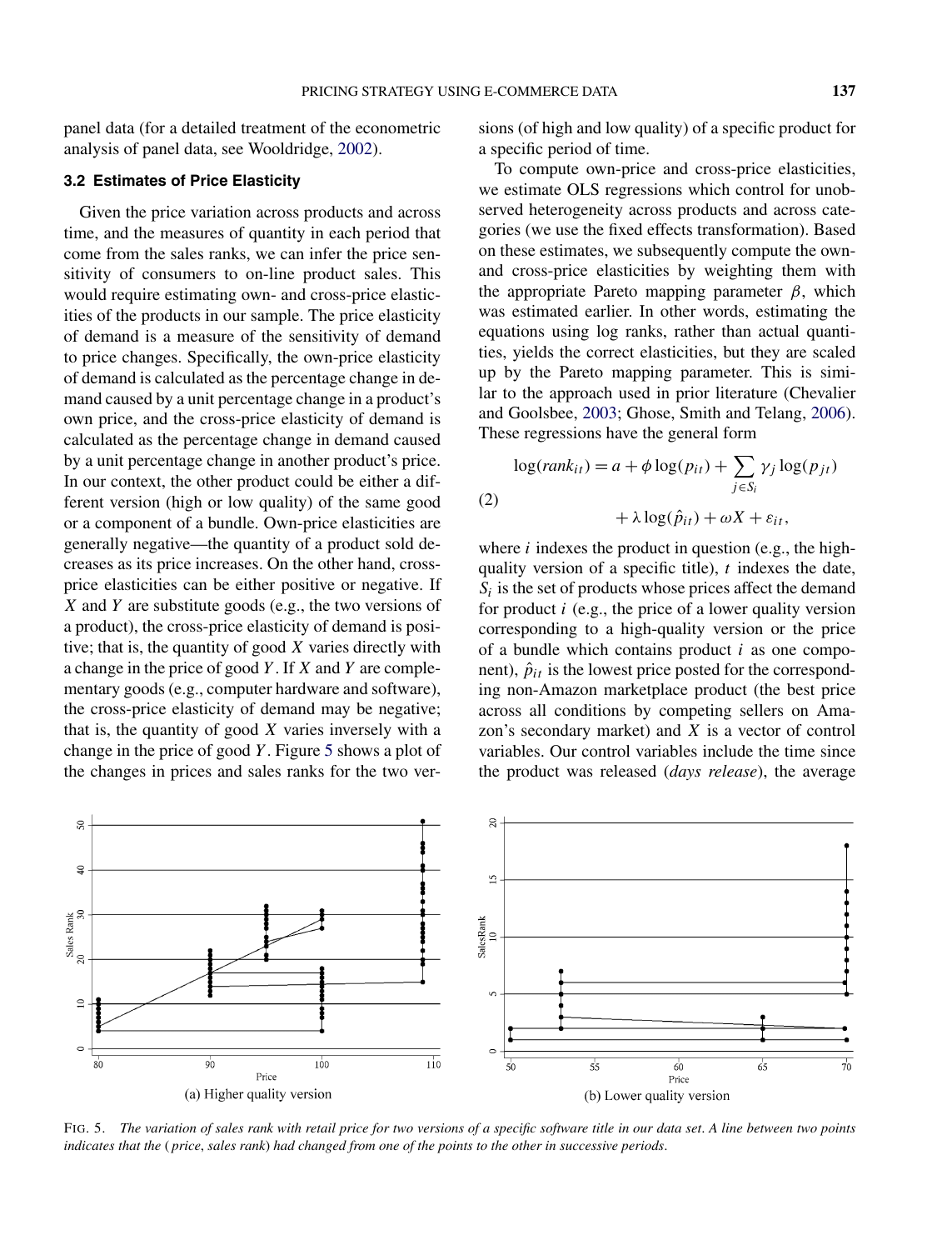<span id="page-7-0"></span>customer rating (*customer rating*) and the number of reviewers (*number of reviewers*) who have reviewed the product. [We use the fixed effects (within) transformation (Wooldridge, [2002,](#page-11-0) Chapter 10.5) to control for unobserved heterogeneity across products.]

We can use the results of this regression to calculate the relevant own- and cross-price elasticities  $\eta_{ii}$  and  $\eta_{ij}$ , respectively. Note that  $\phi$  is a measure of how sensitive the product's own sales rank is to the product's own price, while  $\gamma_i$  is a measure of how sensitive the product's own sales rank is to the price of the substitute product. Let  $(p_i, Q_i)$  represent the quantity and price of product *i* and let  $(p_i, Q_i)$  represent the quantity and price of product  $j$ . One can easily show that having estimated the parameters  $\phi$  and each of the  $\gamma_j$ 's from the above regression, the own-price elasticity of demand for product *i* (Mas-Collel, Whinston and Green, [1995\)](#page-11-0) is given by

(3) 
$$
\eta_{ii} = \beta \phi = \frac{\partial Q_i}{\partial p_i} \times \frac{p_i}{Q_i},
$$

where  $\beta$  was estimated in Section [3.1](#page-3-0) and the crossprice elasticity of demand for product *i* with respect to product *j* is

(4) 
$$
\eta_{ij} = \beta \gamma_j = \frac{\partial Q_i}{\partial p_j} \times \frac{p_j}{Q_i}.
$$

These elasticity estimates describe how demand varies with price, and form the basis for analyzing the optimality of a firm's chosen price-discrimination strategy, since they enable us, for example, to assess how demand would vary if the firm altered its price discrimination by removing a version or discontinuing a bundle. They also are inputs to the estimation process for variable costs, as described in the following section. (In contrast to some other demand estimation models, we do not have data on other inputs to the marketing mix, such as advertising. It is conceivable that sales ranks may also be affected by off-line advertising. In the absence of data, we are unable to capture this effect in our model.)

#### **3.3 Cost Estimation**

Many products in information technology (IT) industries have an unusual cost structure: high fixed costs of production, but near-zero or zero variable costs of production. This cost structure characterizes a class of technology products which are collectively termed *information goods*. Put differently, the cost of producing the first unit of an information good is very high,

yet the cost of producing each additional unit is virtually nothing. For instance, Microsoft spends hundreds of millions of dollars to develop each version of its Windows operating system. Once this first copy of the operating system has been developed, however, it can be replicated costlessly, which leads to widespread piracy, a factor which can be incorporated into pricing following Sundararajan [\(2004a\)](#page-11-0), but which we do not explicitly model in this study. Early examples of information goods were computer-based information services and software; currently, a wide variety of diverse products—video, music, textbooks, digital art, to name a few—share this unique cost structure.

Contrary to what is commonly assumed in the IT economics literature, packaged consumer software is not an "information good." It has positive variable costs associated with its production, packaging and distribution, and these may represent a substantial fraction of the price of such software, especially since a number of titles are priced under fifty dollars. Therefore, to assess the optimality of a seller's choice of price discrimination, we need estimates of the variable costs of the software titles in our data set. We estimate the variable costs by inferring the Lerner index for each product version *i*, defined as the ratio of the markup to the price, that is,  $((p_i - c_i)/p_i)$ , where  $p_i$  is the retail price and  $c_i$  is the variable cost of product *i*. Markup is simply defined as price minus marginal cost, that is, the margin on each unit of sale.

To do this estimation reliably using e-commerce data, we have developed an extension of the model of Hausman [\(1994\)](#page-11-0) that provides a way to estimate markups using just sales rank data and prices. We begin with the approach of Hausman [\(1994\)](#page-11-0), who provides the following equation to estimate the markups for products sold by multiproduct oligopolists, weighted by their market share. Since software firms generally sell multiple products and compete with multiple firms in the market, it is important to consider this formulation of the Lerner index. Consider a set of related products indexed by *i*. The first-order conditions for oligopoly profit maximization yield the system of equations

(5) 
$$
s_j + \sum_i \left[ \left( \frac{p_i - c_i}{p_i} \right) s_i \right] \eta_{ij} = 0,
$$

$$
j = 1, 2, \dots, n.
$$

Here,  $s_i$  is the demand share of product  $i$  (demand share is the ratio of revenues from product *i* to the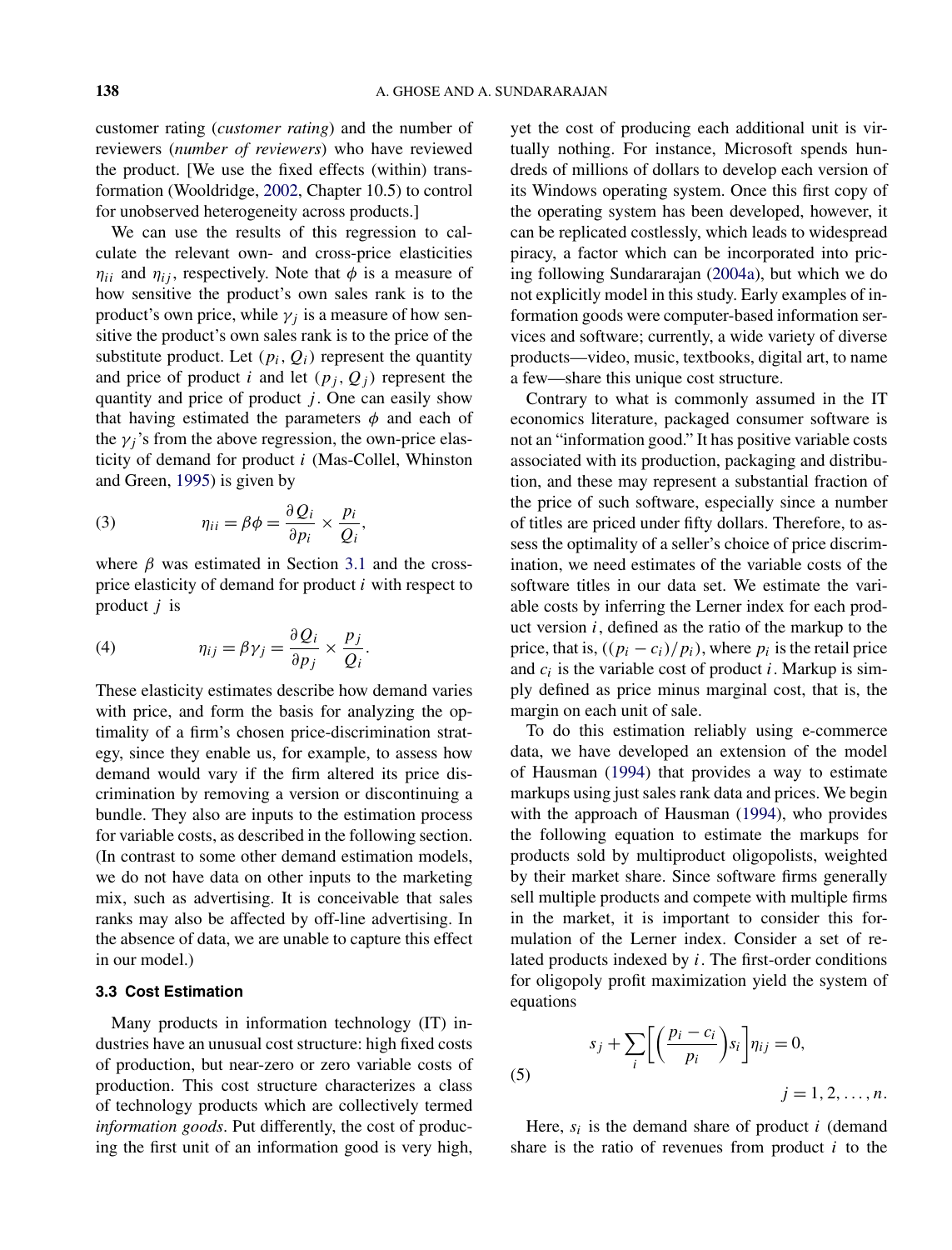<span id="page-8-0"></span>total revenues from all related products), *ηii* is product *i*'s elasticity of demand with respect to its own price and  $\eta_{ij}$  is the cross-price elasticity of demand with respect to the price of product  $j$ . We therefore have a system of linear equations

$$
(6) \t\t s + N'm = 0,
$$

where *s* is the vector of revenue shares, *N* is the matrix of cross-price elasticities  $[\eta_{ij}]$  and  $m = [m_0, m_1, \ldots,$ *mn*], where

(7) 
$$
m_i = \left(\frac{p_i - c_i}{p_i}\right) s_i
$$

is the Lerner index of product *i* multiplied by its product share. The marginal costs  $c_i$  of each individual product can then be estimated by inverting *N* to solve the system of equations (6).

Our extension of this approach allows the estimation of variable costs using just sales ranks, the parameter *β* which we estimate in Section [3.1,](#page-3-0) and observed retail prices. Our system of equations for a set of related products  $0, 1, \ldots, n$  with prices  $p_i$  and sales ranks  $R_i$ is derived from the above equations as

(8) 
$$
s_j = -\sum_i \left[ \frac{p_i - c_i}{p_i} s_i \right] \eta_{ij}, \quad j = 1, 2, ..., n,
$$

which implies that

(9) 
$$
s_j = \sum_i \left[ \frac{p_i - c_i}{p_i} s_i \right] \beta \gamma_j,
$$

which in turn implies that

$$
(10) \t s_j = \sum_i \left[ \frac{p_i - c_i}{p_i} \right] \beta \left( \frac{p_i}{R_j} \frac{dR_j}{dp_i} \right) s_i
$$

or

(11) 
$$
s_j = \beta \sum_i \left[ (p_i - c_i) \frac{s_i}{R_j} \frac{dR_j}{dp_i} \right],
$$

where

(12) 
$$
\frac{1}{s_i} = 1 + \frac{p_i}{p_j} \left(\frac{R_j}{R_i}\right)^{\beta}.
$$

### **3.4 Optimality of Pricing**

In this section, we summarize how we can test the optimality of pricing strategies by software manufacturers. Consider the case when the software firm is producing two versions of the product—a high-quality version and a low-quality version. The total profit from a pair of versions *i* and *j* is thus

(13) 
$$
\pi = k(p_i - c_i)Q_i + k(p_j - c_j)Q_j.
$$

First-order conditions for profit maximization with respect to prices yield the partial derivatives

(14)  
\n
$$
\frac{\partial \pi}{\partial p_i} = kQ_i + k(p_i - c_i) \frac{\partial Q_i}{\partial p_i} + k(p_j - c_j) \frac{\partial Q_j}{\partial p_i},
$$
\n
$$
\frac{\partial \pi}{\partial p_j} = k(p_i - c_i) \frac{\partial Q_i}{\partial p_j} + kQ_j + k(p_j - c_j) \frac{\partial Q_j}{\partial p_j}.
$$

If the products are priced optimally, these partial derivatives should be equal to zero. Note that we can evaluate each term on the right-hand side in the above equations empirically based on our data set and the intermediate steps described in Sections [3.1,](#page-3-0) [3.2](#page-6-0) and [3.3.](#page-7-0) Specifically, from the data we can infer what the prices  $(p_i)$  as well as what the quantities  $(Q_i)$  are. Based on the cost estimation procedure outlined above, we can infer the marginal costs  $(c_i)$  of each product. Finally, from the demand estimation procedure, we can derive the price elasticities and, consequently, impute what the specific derivatives *∂Qi/∂pi* are. Thus, based on the signs of these partial derivatives, we can empirically test if the firm's prices are optimal, underpriced or overpriced.

# **3.5 Examples**

In this section we provide the parameter estimates for two products in our sample: Adobe Photoshop and Premier bundle, and Microsoft Office (our results are quite robust: the estimates from bootstrapping with different repetitions are the same in magnitude and direction as the original estimates), summarized in Tables [3](#page-9-0) and [4.](#page-9-0)

Note that, as expected, the sign of the own-price elasticity is positive while the signs of the crossprice elasticities are negative (recall that an increase in sales rank implies a decrease in sales). The other control variable (days release) suggests that, as expected, sales of products decrease over time. The numbers indicate that own-price elasticity is significantly higher than cross-price elasticities for the Adobe bundle with respect to each of its two components *(p*component1 and *p*component2*)*. Interestingly, we find that the cross-price elasticity of the high-quality version of Microsoft Office with respect to the low-quality version *(p*standard*)*, is actually higher than the ownprice elasticity. This highlights that consumer demand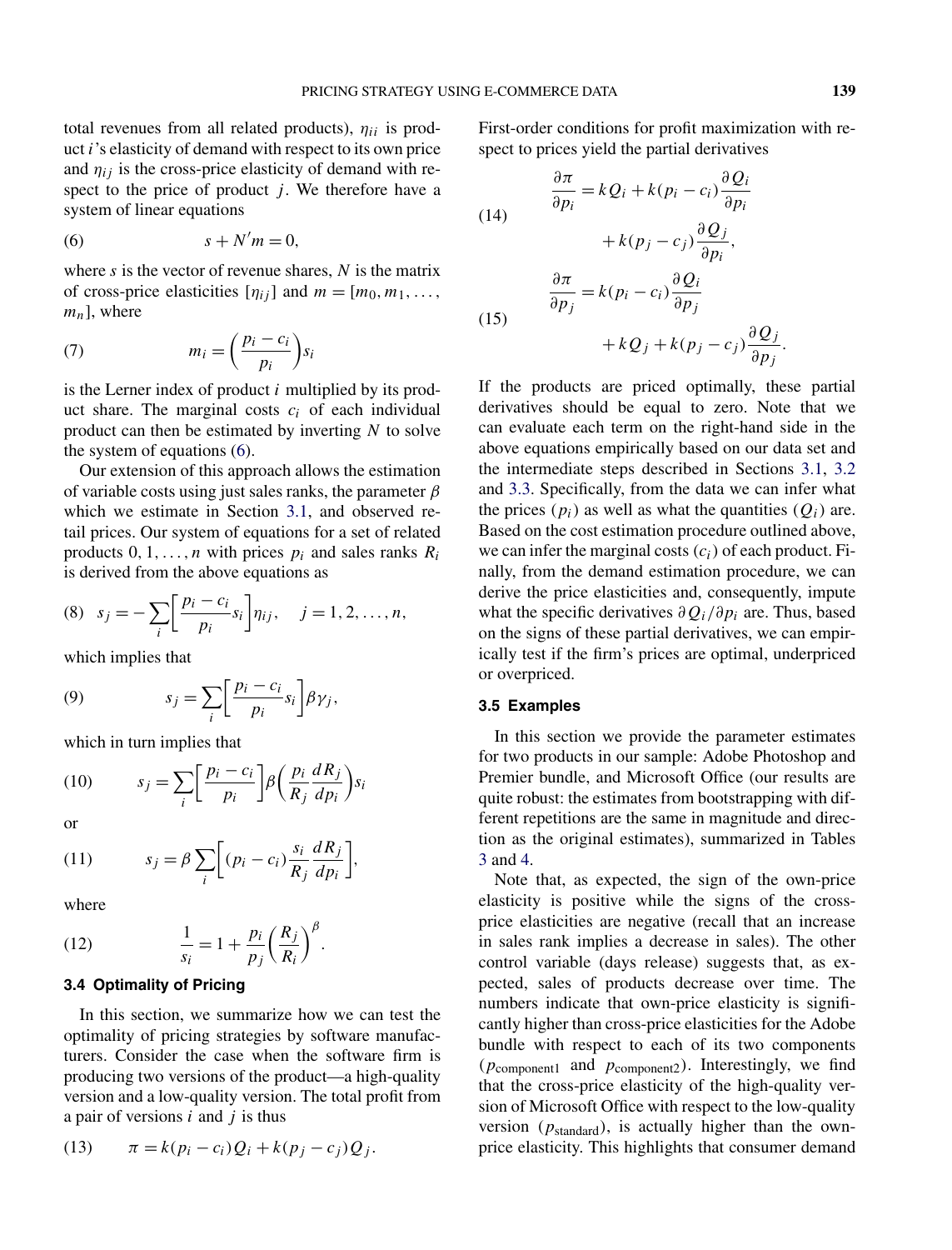<span id="page-9-0"></span>TABLE 3 *Parameter estimates for Adobe Photoshop and premier bundle and its components*<sup>a</sup>

| Variable                      | <b>Estimates (standard error)</b> |  |
|-------------------------------|-----------------------------------|--|
| Constant                      | $-0.05(1.58)$                     |  |
| $ln(p_{\text{bundle}})$       | $2.22***(0.48)$                   |  |
| $ln(p_{\text{component}})$    | $-0.19***(0.06)$                  |  |
| $ln(p_{\text{component2}})$   | $-0.12***(0.03)$                  |  |
| $ln(\hat{p}_{\text{bundle}})$ | $-0.24***(0.07)$                  |  |
| $ln(days$ release)            | $0.18*(0.1)$                      |  |
| $R^2$                         | 0.42.                             |  |

aStandard errors are given in parentheses. The dependent variable is ln*(sales rank)* of the bundle.

\*\*\*, \*\* and \* denote significance at the 0.01, 0.05 and 0.1 levels, respectively.

for Microsoft Office Professional is very sensitive to the price of Microsoft Office Standard. Also we do not see much variance in the extent to which competing prices from non-Amazon sellers matter in influencing demand at Amazon; in both cases, the cross-price elasticities (from competing sellers) are significantly lower than the own-price elasticities. [These parameter estimates are obtained from OLS regression models of the kind mentioned earlier. Also, because of the structure of this industry, quantity and price are not jointly determined; thus we do not face the endogeneity concerns that would normally arise in demand regressions. With regard to Amazon's own price, because software titles are produced in large quantities prior to going to market, the quantity of new products Amazon can sell is predetermined (and usually virtually infinite) at the time Amazon sets its price. This follows similar approaches taken in the literature for demand estima-

TABLE 4 *Parameter estimates for versions of Microsoft Office*<sup>a</sup>

| <b>Estimates (standard error)</b> |  |
|-----------------------------------|--|
| 7.77(7.21)                        |  |
| $1.91***(0.58)$                   |  |
| $-2.54***(-0.97)$                 |  |
| $-0.36***(-0.11)$                 |  |
| $0.01***(0.003)$                  |  |
| 0.32                              |  |
|                                   |  |

aStandard errors are given in parentheses. The dependent variable is ln*(sales rank)* of the high-quality version which is Microsoft Office Professional.

\*\*\*, \*\* and \* denote significance at the 0.01, 0.05 and 0.1 levels, respectively.

tion of Internet product sales using the above assumed functional form for demand (Ghose, Smith and Telang, [2006;](#page-10-0) Ghose and Sundararajan, [2005b;](#page-11-0) Ghose, Huang and Sundararajan, [2005\)](#page-10-0).]

As an example of a test for the optimality of pricing, we take the case of Microsoft Office. Using the estimates for own- and cross-price elasticities derived for both the high- and low-quality versions (see, e.g., Table 4 which reports the estimates for the high-quality version) in equations [\(14\)](#page-8-0) and [\(15\)](#page-8-0), we find that the estimated derivative of profits with respect to *p*<sub>professional</sub> is −75*.*2 and with respect to *p*standard is −334*.*9. The actual magnitudes of these estimates do not lend themselves easily to interpretation. However, their signs suggest that both versions of Office are overpriced, since they are priced at a point where the slope of the profit function is negative. [These estimates are based on maximizing the profits of the channel as a whole (i.e., the sum of the profits of the retailer and the software manufacturer). Since we do not separate the optimization problems of each of these firms, our estimates do not identify whose actions need to be changed to rectify this mispricing.]

# **4. CONCLUSION**

Our objective in this paper is to outline analyzing the optimality of pricing strategy of software firms using e-commerce panel data. While we have shown how the widespread availability of e-commerce data presents a number of novel empirical research opportunities, it is important to point out that there are significant new challenges faced by researchers who aim to analyze these data in a statistically valid and economically meaningful way. Although our context is price discrimination in software, the methods we use apply equally well to e-commerce data about any consumer product category.

A key statistical challenge in demand estimation of this kind is that the time structure of e-commerce data is not well understood. Granted, one can control for systematic seasonal effects (such as time of the day or month of the year that the data were collected) and for major event effects (such as the release of a new version of Windows), and check one's data for autocorrelation. However, e-commerce is still at a relatively early stage of its evolution and the fraction of retail demand fulfilled by e-commerce sites continues to grow over time. This is driven by an increase in both the number of consumers who shop on-line and in the fraction of their purchases made on-line. Each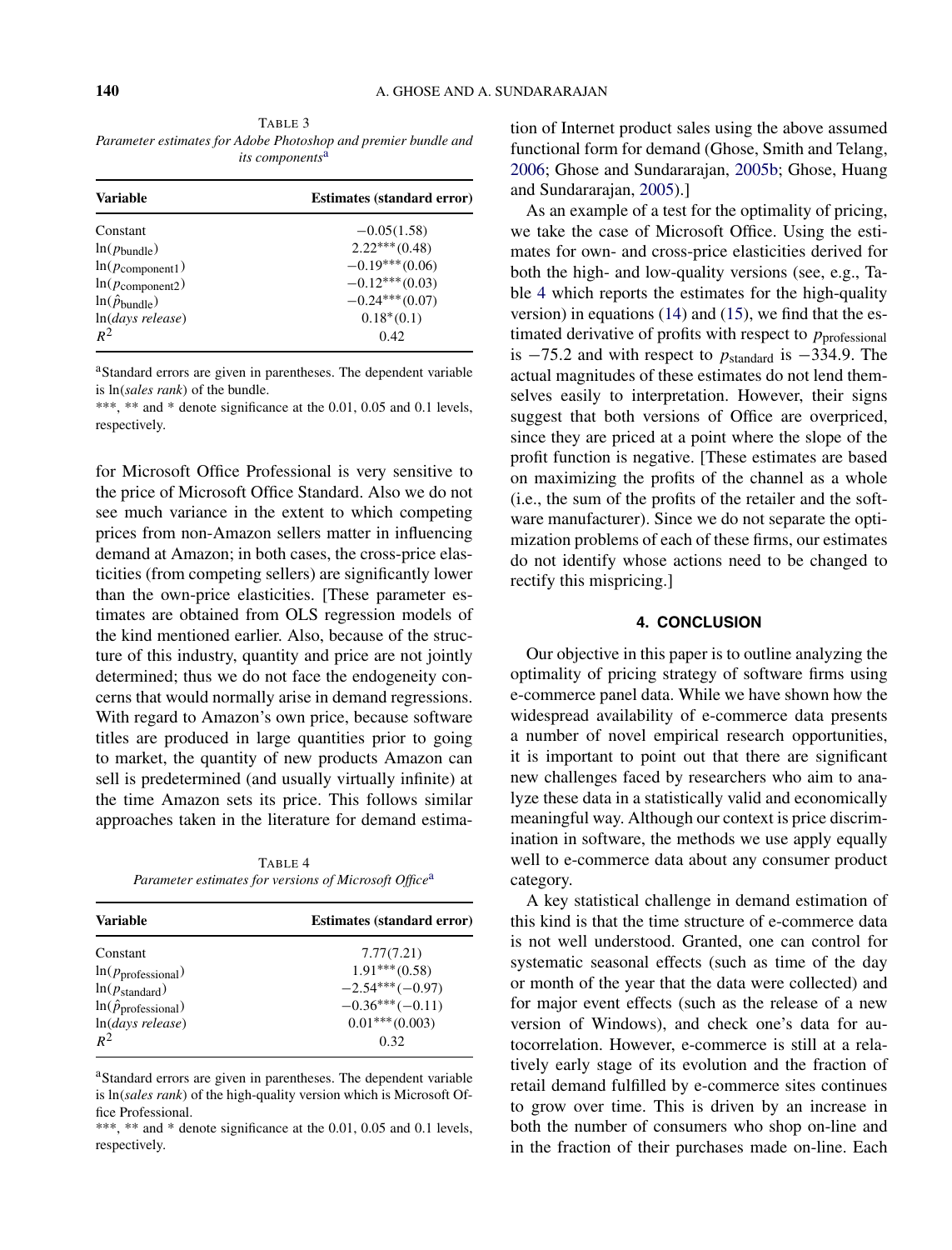<span id="page-10-0"></span>of these factors may affect the relationship of observed e-commerce demand and price, which in turn suggests that e-commerce data may have a complex underlying time structure.

Furthermore, new theory that models the time structure of such e-commerce data in a more precise way, and techniques that identify and account for time variation, may enable future research to assess whether the demand process that generates such observations is stationary and whether the e-commerce market in question is, in fact, in equilibrium. This is a challenge not just for retail panel data, but for other forms of data generated by consumers who interact with e-commerce sites, such as bidding/reputation data from on-line auctions. Current research that studies the time structure of bid paths on eBay (Bapna, Jank and Shmueli, 2004; Jank and Shmueli, [2006\)](#page-11-0) may be a first step toward understanding similar data generation processes.

A different challenge relates to the extent to which one can conclude that inferences from data sets such as ours are representative of the characteristics of an industry (in our case, consumer software) in general. Clearly, this is likely to be less of an issue as a larger fraction of commerce is conducted electronically. We have benchmarked our price and demand distributions with a comparable data set from [Buy.com,](www.Buy.com) another large software retailer. However, the frequency with which the latter site updates its sales ranks is different from that of Amazon, and statistical techniques that enable one to assess how representative our intraday data are based on benchmark data with a different granularity would be helpful.

In addition to the demand and cost estimates we have described in this paper, our research program also involves developing econometric estimates of how consumers perceive the relative quality levels of related products and compare them to estimates based on self-reported quality assessments from [Amazon.com](www.Amazon.com) and subjective assessments by CNET editors. Since aggregate customer feedback measures from eBay, [Amazon.com](www.Amazon.com) and various other review sites are frequently used in e-commerce research as measures of some form of quality, statistical techniques that facilitate assigning appropriate cardinal values to e-commerce ratings data generated by consumers and editors would contribute to the foundations of this line of research. [The details of this study are available in Ghose and Sundararajan [\(2005a\)](#page-11-0).]

To summarize, we have described a sequence of related studies that use e-commerce panel data to evaluate the optimality of different forms of price discrimination in the software industry. By describing our data, detailing our approach to estimating some important parameters and summarizing some of the issues that researchers face when conducting such statistical analyses on e-commerce data, we have aimed to stimulate thought about statistical challenges that arise when conducting research based on these increasingly widely used data sets. We hope that this summary will encourage future work that identifies and addresses these challenges, thereby strengthening the statistical foundations of this exciting and rapidly evolving new research area.

#### **ACKNOWLEDGMENTS**

We thank seminar participants at New York University and participants at the First Annual Symposium on Statistical Challenges in E-Commerce for their comments, Wolfgang Jank and Galit Shmueli for their detailed feedback on an earlier draft of this paper, and Rong Zheng for outstanding research assistance in data collection. This research was partially supported by a Summer 2005 grant from the NET Institute [\(www.NETinst.org\)](www.NETinst.org).

#### **REFERENCES**

- ARON, R., SUNDARARAJAN, A. and VISWANATHAN, S. (2006). Intelligent agents in electronic markets for information goods: Customization, preference revelation and pricing. *Decision Support Systems* **41** 764–786.
- BAKOS, Y. and BRYNJOLFSSON, E. (1999). Bundling information goods: Pricing, profits and efficiency. *Management Sci.* **45** 1613–1630.
- BAPNA, R., JANK, W. and SHMUELI, G. (2004). Price formation and its dynamics in online auctions. Working paper, Smith School of Business, Univ. Maryland. Available at [www.smith.](www.smith.umd.edu/faculty/wjank/auctionDynamics.pdf) [umd.edu/faculty/wjank/auctionDynamics.pdf.](www.smith.umd.edu/faculty/wjank/auctionDynamics.pdf)
- BRYNJOLFSSON, E., HU, Y. and SMITH, M. (2003). Consumer surplus in the digital economy: Estimating the value of increased product variety at online booksellers. *Management Sci.* **49** 1580–1596.
- CHEVALIER, J. and GOOLSBEE, A. (2003). Measuring prices and price competition online: Amazon.com and Barnes and Noble.com. *Quantitative Marketing and Economics* **1** 203–222.
- CHOUDHARY, V., GHOSE, A., MUKHOPADHYAY, T. and RAJAN, U. (2005). Personalized pricing and quality differentiation. *Management Sci.* **51** 1120–1130.
- GHOSE, A., HUANG, K. and SUNDARARAJAN, A. (2005). Versions, successive generations and pricing strategies in software markets: Theory and evidence. Working paper, Stern School of Business, New York Univ.
- GHOSE, A., SMITH, M. and TELANG, R. (2006). Internet exchanges for used books: An empirical analysis of product cannibalization and welfare impact. *Information Systems Research* **17** 3–19.